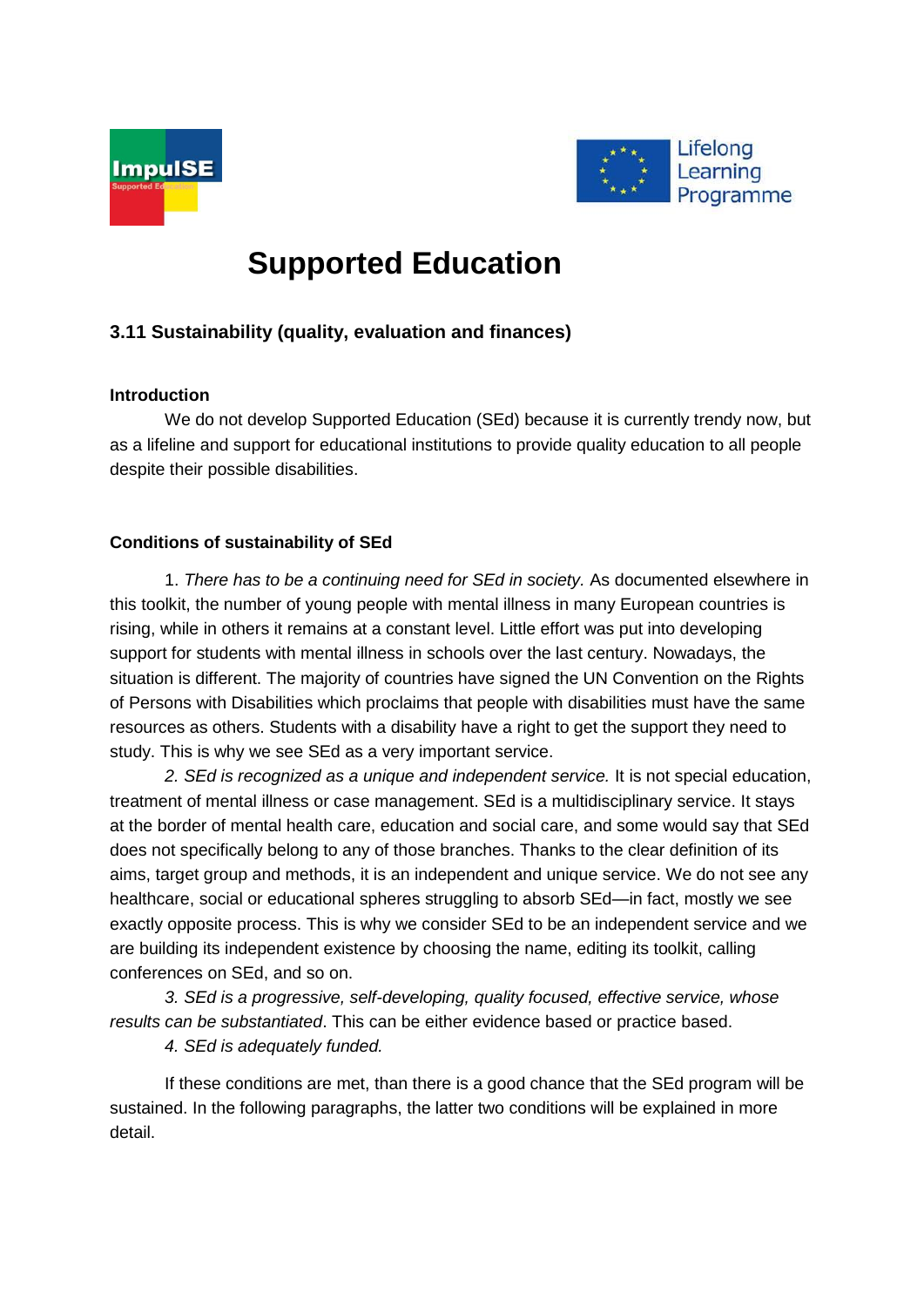#### **Quality and evaluation of a SEd program**

Supported Education programs are all presumably acting in the best interests of their clients, namely the students. Programs are constructed according to student needs as these are understood by the providers, both with regard to established universal evidence and also according to and influenced by local contexts. Key stakeholders will need to make thorough evaluations of their programs on a regular basis to ensure the best possible services for their students. Implementing, maintaining and further developing any SEd program is best seen as a continual process, a never-ending incremental process of improvement. To this end, quality and evaluation are two overlapping constructs needing periodic attention from all important stakeholders.

At its most fundamental level, programs need to ask themselves basic questions about both process and content. Examples of such basic questions are, has the SEd program been implemented as planned? Is the program serving the intended target group according to plan? Are interdependent parties functioning properly according to the initial plans, and are they satisfied? Once established, and once enough time has elapsed, can it be said that the SEd programs' goals are being fulfilled—i.e., do we see satisfactory results?

We think that any evaluation of SEd services should focus on whether or not students receive services that assist them in attaining their own goals. Questions to be asked are:

- What does (higher) education mean to you?
- What helped you to remain at school?
- What hindered you from remaining at school?
- How do you value the support from the Supported Education service/professional?
- How can we improve our Supported Education service?

In short, we need to know both how things are being done and what comes out of the process. This entails developing and collecting process measures and outcome measures. Process measures will help provide structured and objective guidelines by which stakeholders can implement and/or improve practices currently deemed both valid and reliable. Together, these measures will constitute a norm from which evaluators can measure fidelity to said norm. We also need to collect outcomes, and in this context we are actually evaluating whether or not the SEd program succeeds in helping the student attain his/her educational goal(s). Goals can be long term or short term and both can be translated into specific measures. Processes and outcomes make up the evidence from which stakeholders can evaluate SEd programs locally, and the aggregation of such evidence helps to build the field of Supported Education as a specific and worthwhile service as a whole, above and beyond local contexts. It behooves all SEd program stakeholders to assign weighted and structured attention to these issues on a regular basis.

Stakeholders may harbor differing ideas about how goals are to be understood. Though we have emphasized throughout our consortium collaboration the importance of a human rights based service provision, one wherein the value orientation supersedes economic considerations, we must also attend to economic realities and the goals of SEd program funders. More often than not, a funder will be heavily invested in outcomes, as these are reflected in student goal attainment and subsequent movement towards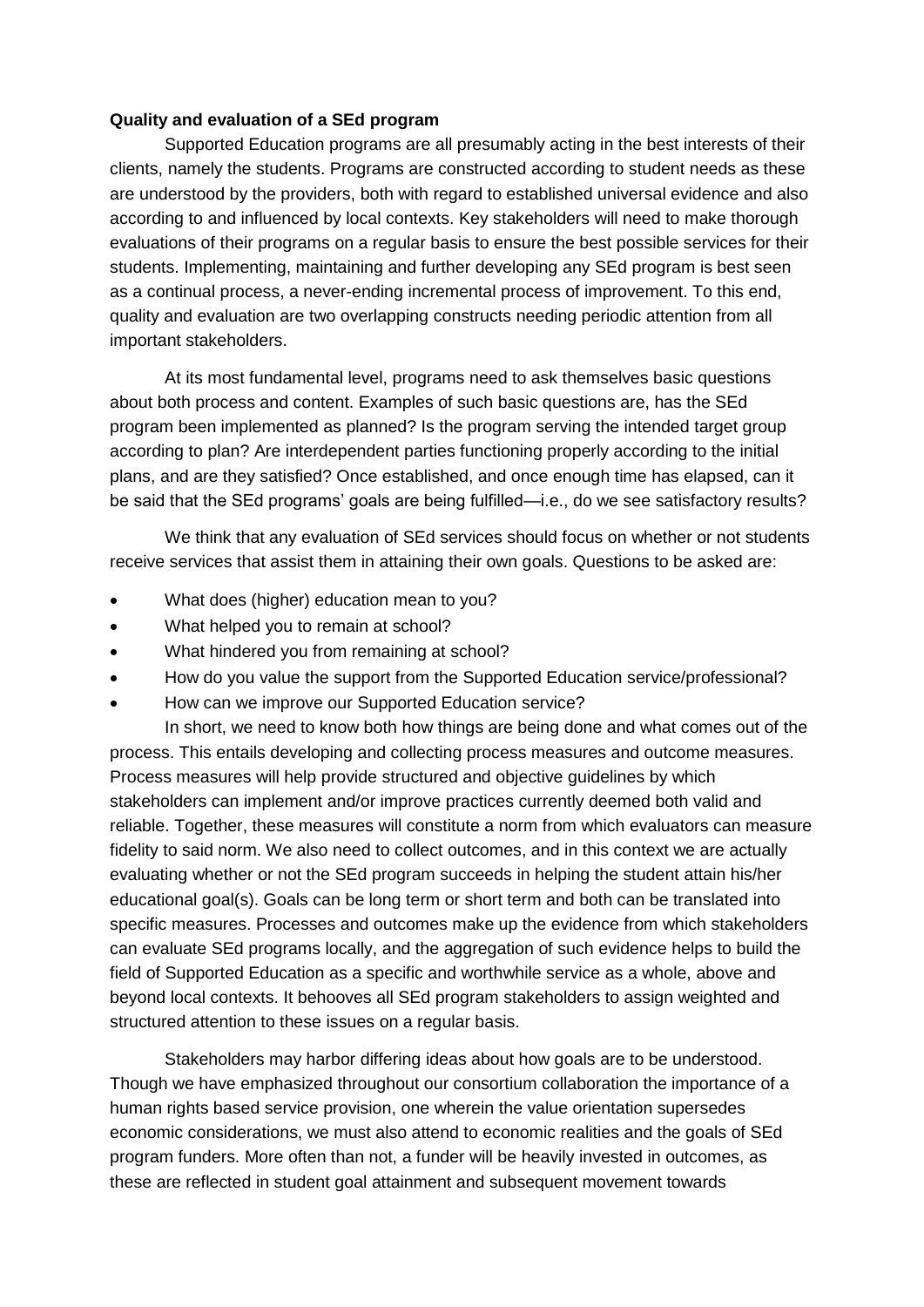employment. These are ultimately macro goals with ramifications for unemployment rates and socio-economic inclusion in the greater society. More often than not, these goals mirror the goals of the individual student.

There will, however, be students who seek support for no other reason than to obtain higher education for and in and of itself, without any concrete aspiration to qualify for a particular vocation or future employment. Our stance towards these students is the same as it is to those seeking specific education for specific employment-related reasons. Therefore, although we do want to collect outcome measures, such measures should be collected and evaluated according to student educational goals.

The ImpulSE consortium collaboration functions to enhance each member's understanding of the SEd program in general and also to help consolidate the burgeoning practiced based evidence (PBE) not yet systematized and validated against the principles of evidence based practice (EBP). One shared and salient piece of PBE across all consortium national lines was the reported importance of the student's evaluation of the specific relationship with the SEd worker. In other words, the student's themselves point to and emphasize what we may call a basic requirement for any constructive process leading toward a desired outcome. The positive relationship with the SEd worker is seen as necessary in maintaining hope and stamina throughout the higher education process. These results further emphasize the existing recovery research, wherein service users evaluate the fundamental requirements of recovery processes. This is discussed at length elsewhere in this manual.

There are various accomplished sources in the literature covering the topics of evaluation and quality for developing evidence based practices in the field of human service. We lean heavily on one specifically geared for SEd, *Supported Education: A Promising Practice. Evaluating Your Program,* provided by the U.S. Department of Health and Human Services, Substance Abuse and Mental Health Services Administration, and available online at www.samhsa.gov. We strongly recommend that stakeholders at any stage of assessment review this excellent work in order to evaluate their own practices against these helpful suggestions.

#### **Finances**

Money is somehow always important.

As has been said in many places within this document, the point of Supported Education is to help fulfill the educational aspirations of people with mental health problems. Since the right to education is one of the fundamental human rights according to the UN, thus compliance becomes the responsibility of individual states. From this general point of view, we consider it essential to say that Supported Education should be financially secured from state resources.

Returning to the practical level of funding: if we want to establish Supported Education as an independent service, it is difficult to build only on voluntary work or work in